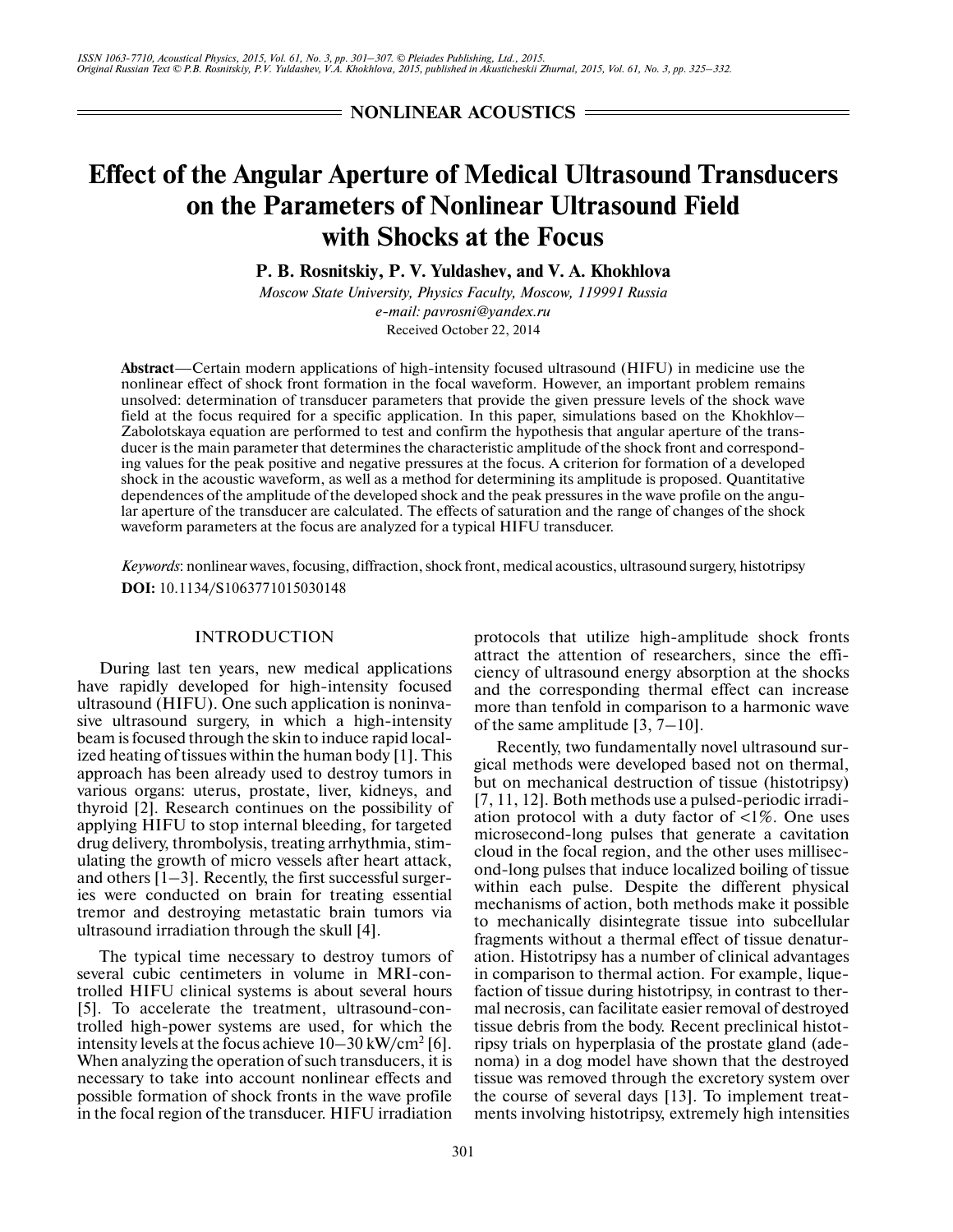

Fig. 1. On-axis pressure amplitude distributions  $p/p_{\text{max}}$  normalized to their maximum values in linear beams generated by focused transducers (a) with identical and (b) different angular apertures. Here,  $a_0$  is the transducer radius, *F* is its focal distance, and *z* is the coordinate along the transducer axis. Examples are given for transducers with 1.5 MHz frequency and (a)  $F = 8$ , 12, 16 cm;  $F_{\text{number}} = 1.5$ ; (b)  $F = 8$ , 12, 16 cm;  $F_{\text{number}} = 1$ , 1.5, 2.

 $($ >30 kW/cm<sup>2</sup> $)$  and in most cases the presence of highamplitude shock fronts (>60 MPa) at the focus are necessary.

To develop HIFU protocols that utilize shock wave action on tissue, it is necessary to predict the charac teristic amplitude of shock fronts and the correspond ing peak pressures for a specific transducer or to develop transducers with specific parameters that ensure the desired shock wave field pressure levels. For example, histotripsy requires shocks with an ampli tude on the order of 60–120 MPa [7]. On the other hand, for purely thermal ablation methods, the absence of shock fronts is preferable, because forma tion of shocks changes the predicted heating pattern in tissue and thus requires changes in the irradiation pro tocol. For applications that use a cavitation effect, the peak negative pressure in the focal waveform is the most important parameter for treatment planning. However, up to date, no approach has been developed for determining transducer parameters that provide the given values of the shock wave field parameters at the focus of HIFU transducers. Such an approach is proposed in this study.

One of the important transducer parameters is its angular aperture  $\varphi$ , the angle at which the diameter of the transducer (or its aperture) is visible from the focus point (Fig. 1). If the transducer is weakly focused, the length of the focal diffraction maximum of the beam is larger than for the strong focusing. The figure shows the pressure amplitude distributions on the axis of lin early focused beams for transducers of different geom etry. The distributions are calculated using the Ray leigh integral and are normalized to the corresponding maximum values of the pressure amplitude of the acoustic wave on the beam axis. The focusing strength of ultrasound transducers is usually characterized by the parameter  $F_{\text{number}} = F/2a_0$  (an analog of f-number in optics), where *F* is the focal length of the transducer and  $a_0$  is its radius. The parameter  $F_{\text{number}}$  is related to the angular aperture of the transducer by the simple in optics), where *F* is the focal length of the transaucer<br>and  $a_0$  is its radius. The parameter  $F_{\text{number}}$  is related to<br>the angular aperture of the transducer by the simple<br>equation  $F_{\text{number}} = (2\sin((\varphi/2)))^{-1}$ . Clearly, f ducers of different diameter but with the same angular aperture, the shape and the length of the focal maxi mum are very close to each other (Fig. 1a). In the case of transducers with different angular apertures, they differ significantly (Fig. 1b). These estimates are valid for transducers whose dimensions strongly exceed the wavelength  $(ka_0 \geq 1, k$  is the wavenumber). This condition is almost always fulfilled for medical transducers used for HIFU applications.  $F_{\text{number}} = F/2a_0$ 

Since nonlinear effects accumulate with distance and are most strongly pronounced in the high-ampli tude focal region of the beam, shock fronts for weakly focused beams will form at lower pressure levels at the focus than for strongly focused beams. With further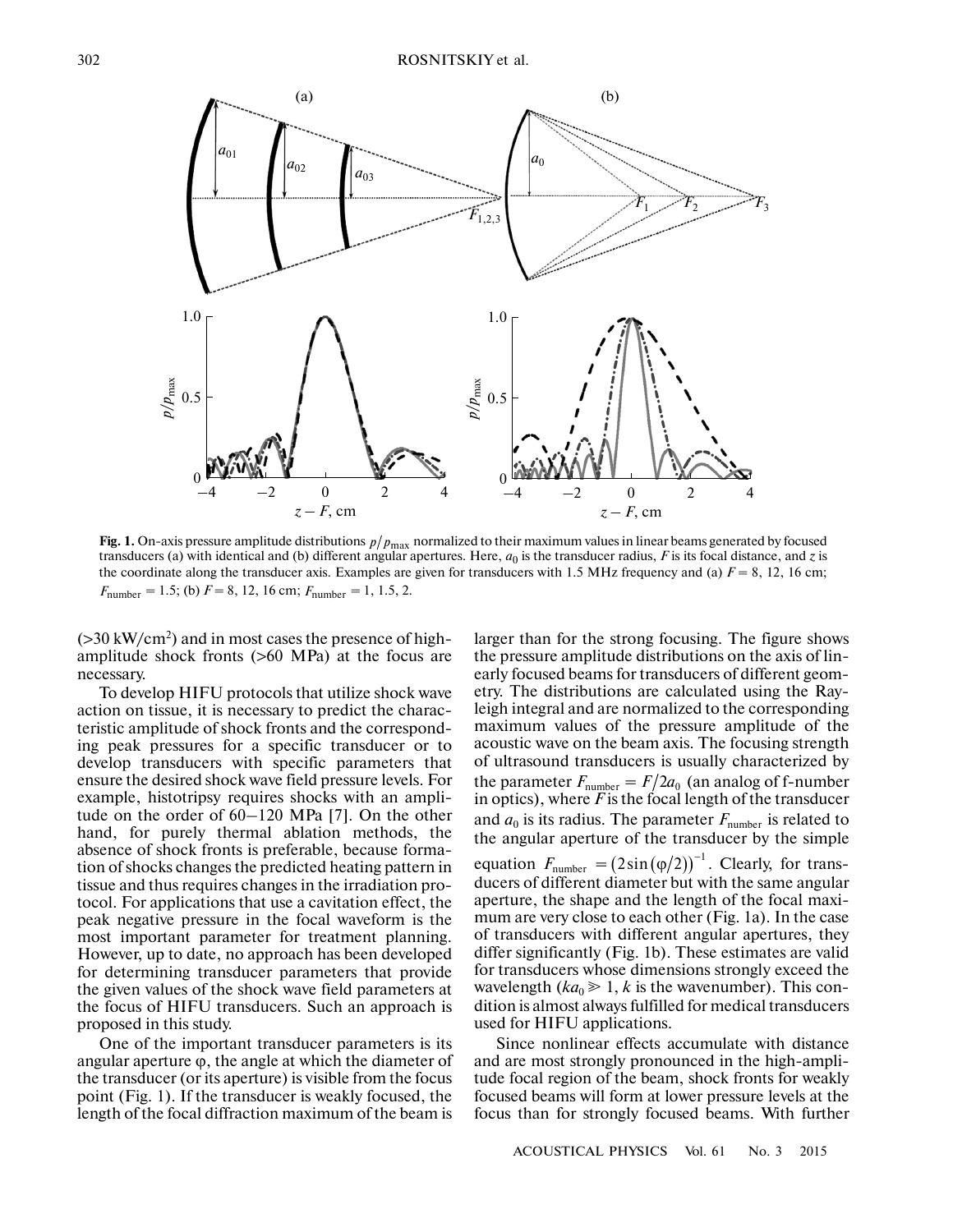increase in pressure at the beam focus, the amplitude of the shock will increase, but then will saturate quite rap idly [8, 14]. Thus, by regulating the focusing angle, it is possible to achieve the given characteristic values of the shock amplitude in the focal waveform. The goal of this study was to determine the dependence of the main parameters characterizing the developed shock front at the focus of a transducer on its angular aperture and to validate the hypothesis that the type of shock front is independent of other transducer parameters.

## THEORETICAL MODEL

Let us consider an ultrasound beam generated from a single element focused transducer of a spherical seg ment shape. Such a choice is both suitable for numeri cal analysis due to the radial field symmetry, and is suf ficiently general. To simulate numerically the nonlinear fields generated by such transducers, we will use the parabolic Khokhlov–Zabolotskaya–Kuznetsov (KZK) equation with weak viscosity [8–10, 15, 16]. The boundary condition to the KZK equation is specified on a plane: a spherical segment with a uniform distribu tion of the amplitude of vibrational velocity and a con stant phase is replaced by a plane circle with constant pressure amplitude; focusing is done by changing the phase according to a parabolic law as a function of the radial coordinate. Note that with special modifications to the boundary condition, the KZK method yields highly accurate results even when describing fields of strongly focused transducers [17–19].

For medical applications, of ultimate interest is the prediction and control of the shock wave field param eters not in water, but in absorbing biological tissue. Recent studies [20] proposed a derating method for recalculating data obtained in water at the beam focus to biological tissue for nonlinear HIFU fields. It was shown that in tissue, the shock front amplitude and peak pressures will be the same as in water, only for a larger initial transducer power, which compensates linear losses of the beam energy in the prefocal region. Thus, the results obtained in simulation of the KZK equation in water also give necessary informa tion on the field parameter values in tissue [10, 12].

Let us write the KZK equation and boundary con dition in parabolic approximation for a circular trans ducer with a uniform pressure amplitude distribution in dimensionless form [8]:

$$
\frac{\partial}{\partial \theta} \left( \frac{\partial P}{\partial \sigma} - NP \frac{\partial P}{\partial \theta} - A \frac{\partial^2 P}{\partial \theta^2} \right) = \frac{1}{4G} \Delta_{\perp} P,
$$
\n
$$
P(\sigma = 0, R, \theta) = \begin{cases} \sin(\theta + GR^2), & R \le 1 \\ 0, & R > 1. \end{cases}
$$
\n(1)

Here,  $P = p/p_0$  is the acoustic pressure normalized to the pressure amplitude at the transducer  $p_0$ ,  $\theta$  =  $\omega_0(t - z/c_0)$  is the dimensionless time in a moving coordinate system;  $\omega_0 = 2\pi f_0$ ,  $f_0$  is the transducer fre-

ACOUSTICAL PHYSICS Vol. 61 No. 3 2015

quency;  $c_0$  is the sound velocity;  $\sigma = z/F$  is the coordinate along the beam axis normalized to focal length *F*; is the radial coordinate normalized to the  $R = r/a_0$  is the radial coordinate normalized to the transducer radius  $a_0; N = 2\pi F f_0 \epsilon p_0 \big/ c_0^3 \rho_0$  is the dimensionless nonlinear parameter; ε is the nonlinearity of the medium;  $\rho_0$  is the density of the medium;  $G = \pi f_0 a_0^2 \big/ c_0 F$  is the diffraction parameter (the linear coefficient of pressure amplification with respect to the pressure amplitude on the surface of the trans ducer); and *A* is the absorption parameter.

The value of the absorption coefficient when focus ing in water is considered to be very small,  $A \leq 1$ , and it affects only the fine structure of shock fronts that are developing in the wave profile. Thus, the nonlinear ultrasound field generated by a focused transducer in such a medium will depend on only two parameters: *N* and *G* [8]. The parameter *N* characterizes the pres sure magnitude at the transducer, and the diffraction parameter *G* is a combination of dimensionless param eters  $ka_0$  and  $F_{\text{number}}$  :  $G = ka_0/4F_{\text{number}}$ .

To reveal the dependence of the parameters of the focal waveforms with shock fronts on the transducer parameters, the dimensionless KZK equation was solved for different values of parameters *G* and *N*. The diffraction parameter changed within the range of  $10 \le G \le 75$  with the step of  $\Delta G = 5$ . For each value of parameter *G*, 75 values of the nonlinear parameter within the range  $0 \le N \le 1.5$  were considered. The step in changing *N* was variable:  $\Delta N = 0.01$  within the range  $0 < N < 0.5$ , where rapid changes in the spatial structure of the field and focal waveform occur with increasing *N*, and  $\Delta N = 0.04$  for  $0.5 < N < 1.5$ , where changes are slower (see below). The initial absorption value was  $A = 0.0025$ , and it automatically increased during shock formation, to keep six to eight time grid nodes at the shock front. As a result of numerical sim ulations, dimensionless waveforms at the focus  $P_F(\theta)$ (for  $\sigma = 1$ ) were obtained for all considered values of *G* and *N*. These waveforms were used to study the dependence of the shock amplitude and peak pressure values on the transducer parameters.

As an example, let us consider the evolution of the wave profile at the focus with increasing initial pressure amplitude at the transducer with a frequency of 1 MHz,  $F = 10$  cm,  $a_0 = 5.4$  cm; in this case,  $G = 60$  (Fig. 2a). With increasing value of parameter *N*, the dimension less wave profile at the focus  $P_F(\theta) = p_F/p_0$  becomes steeper (curve *1*) and a shock front forms; its ampli tude first increases (curve *2*), then starts to decrease (curve *3*) due to strong absorption of the wave energy at the shock front in the prefocal region. In order to introduce the concept of the shock amplitude charac teristic for this transducer, we consider that a fully developed shock corresponds to the situation when the shock amplitude in the dimensionless profile reaches the maximum value.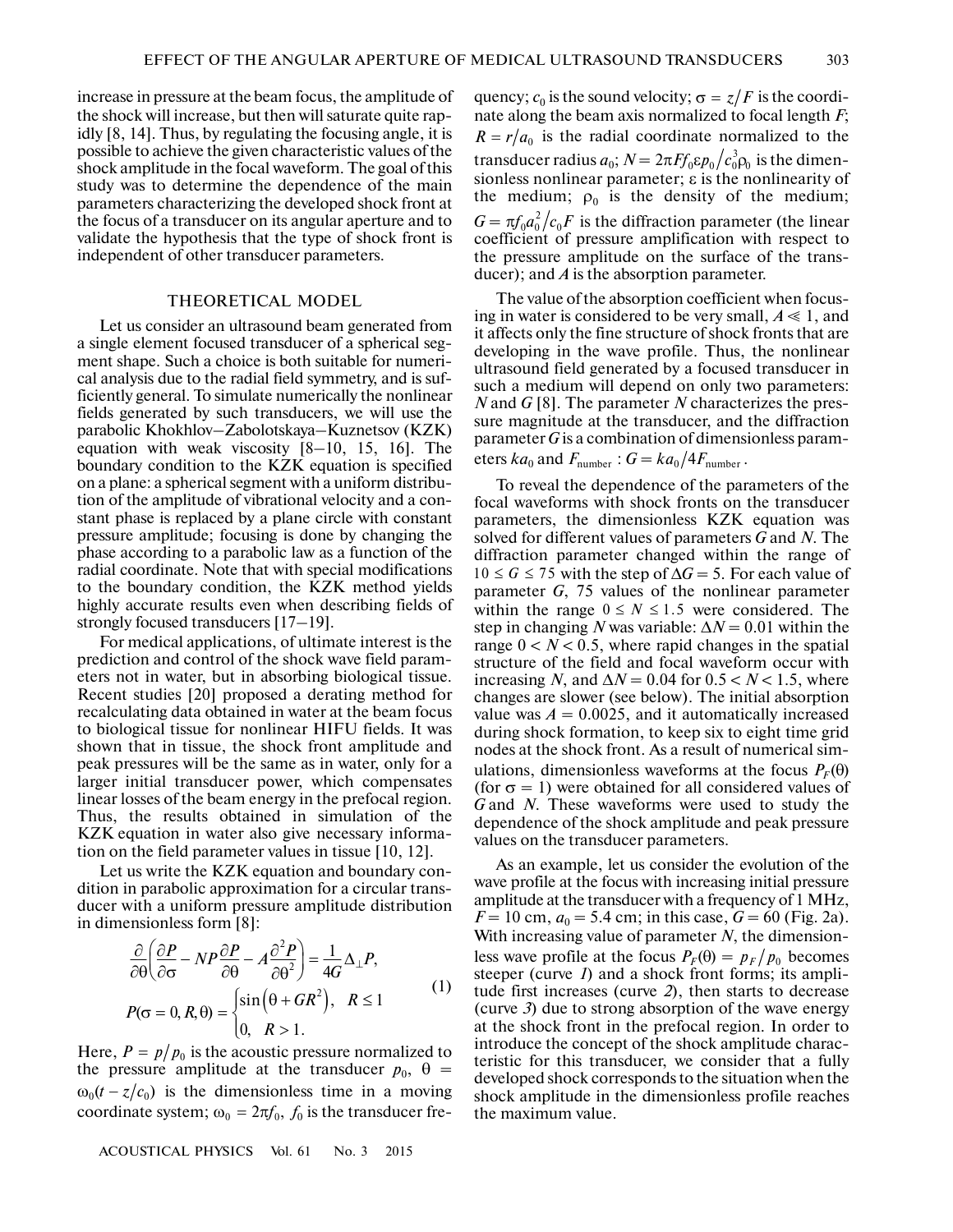

 $\left( \frac{u_1}{f} \right)$  are distributed the saturation effect. **Fig. 2.** (a) Dimensionless waveforms  $P_F = p_F/p_0$  at the focus for  $G = 60$ , that correspond to different values of nonlinear parameter *N*, and (b) their time derivatives  $dP_F/d\theta$ . The dotted line  $I (N = 0.17)$  corresponds to the onset of shock formation; the dash-dotted line  $2 (N = 0.27)$  corresponds to the waveform with maximum shock amplitude  $(A_s/p_0)_{\text{max}}$  and maximum peak value of the derivative  $(dP_F/d\theta)_{\text{max}}$ ; the dashed line 3 ( $N = 0.37$ ) corresponds to

Let us determine the dimensionless wave profile  $P_F(\theta)$  with the maximum shock amplitude when the time derivative  $\dot{P}_F = dP_F/d\theta$  of the profile reaches the maximum value (Fig. 2b). Clearly, the formation of a shock is accompanied by the appearance of a peak in the plot of the time dependence of the derivative. The Godunov's shock-capturing scheme used here in the numerical model ensures the same number of points at the shock front, i.e. its constant width:

$$
\Delta \theta = \theta_2 - \theta_1 = \text{const},\tag{2}
$$

where  $\theta_1$  and  $\theta_2$  are the time instants that correspond<br>to the houndaries of the shoel: (Fig. 2). Thus, the to the boundaries of the shock (Fig. 3). Thus, the derivative of the dimensionless waveform, which can be approximated by a straight line in the shock region  $\theta_1 < \theta < \theta_2$ , according to (2), will have the form

$$
\dot{P}_F \approx \frac{(A_s/p_0)}{\Delta \theta} = \text{const} (A_s/p_0), \tag{3}
$$

where  $A_s / p_0 = P_F(\theta_2) - P_F(\theta_1)$  is the shock amplitude in the dimensionless wave profile and  $A<sub>s</sub>$  is the shock



**Fig. 3.** Determination of the shock amplitude  $A_s$  in a wave profile. (a) Time points  $\theta_1$  and  $\theta_2$  are shock boundaries determined at the threshold level of 0.025 from the maxi mum derivative  $dP_F/d\theta$ ; (b) dimensional waveform with the shock front determined from this level. The plots are calculated for a transducer with the following parameters:  $f_0 = 1$  MHz,  $F = 10$  cm,  $a_0 = 5.4$  cm,  $p_0 = 0.41$  MPa  $(N = 0.27, G = 60).$ 

amplitude in the dimensional wave profile. Hence one can see that the maximum value of the derivative—the highest peak in the derivative plot (Fig. 2b)—will cor respond to the dimensionless profile with the maxi mum shock amplitude.

After determining the focal waveform with a fully developed shock in each series of calculations with constant *G* and increasing *N*, the problem is how to determine its amplitude. Let us define the shock boundaries  $\theta_1$  and  $\theta_2$  at some given threshold level *s* of the peak of its time derivative with respect to its maxi mum (Fig. 3a). With a change in parameter *s*, there is a change in the time interval between  $\theta_1$  and  $\theta_2$  and, correspondingly, in the shock amplitude (Fig. 3b):<br>  $A_s/p_0 = P_F(\theta_1) - P_F(\theta_2).$ 

$$
A_{\rm s}/p_0 = P_F(\theta_1) - P_F(\theta_2). \tag{4}
$$

Since the shock amplitude is commonly used in HIFU studies to estimate the heating induced by ultra sound waves in tissue [8–10, 12], the parameter *s* can be introduced as follows. Let us clarify such a choice using an example of transducers with an operating fre quency of  $f_0 = 1$  MHz, a focal length of  $F = 10$  cm, a variable radius  $a_0$  corresponding to a change in the dif-

ACOUSTICAL PHYSICS Vol. 61 No. 3 2015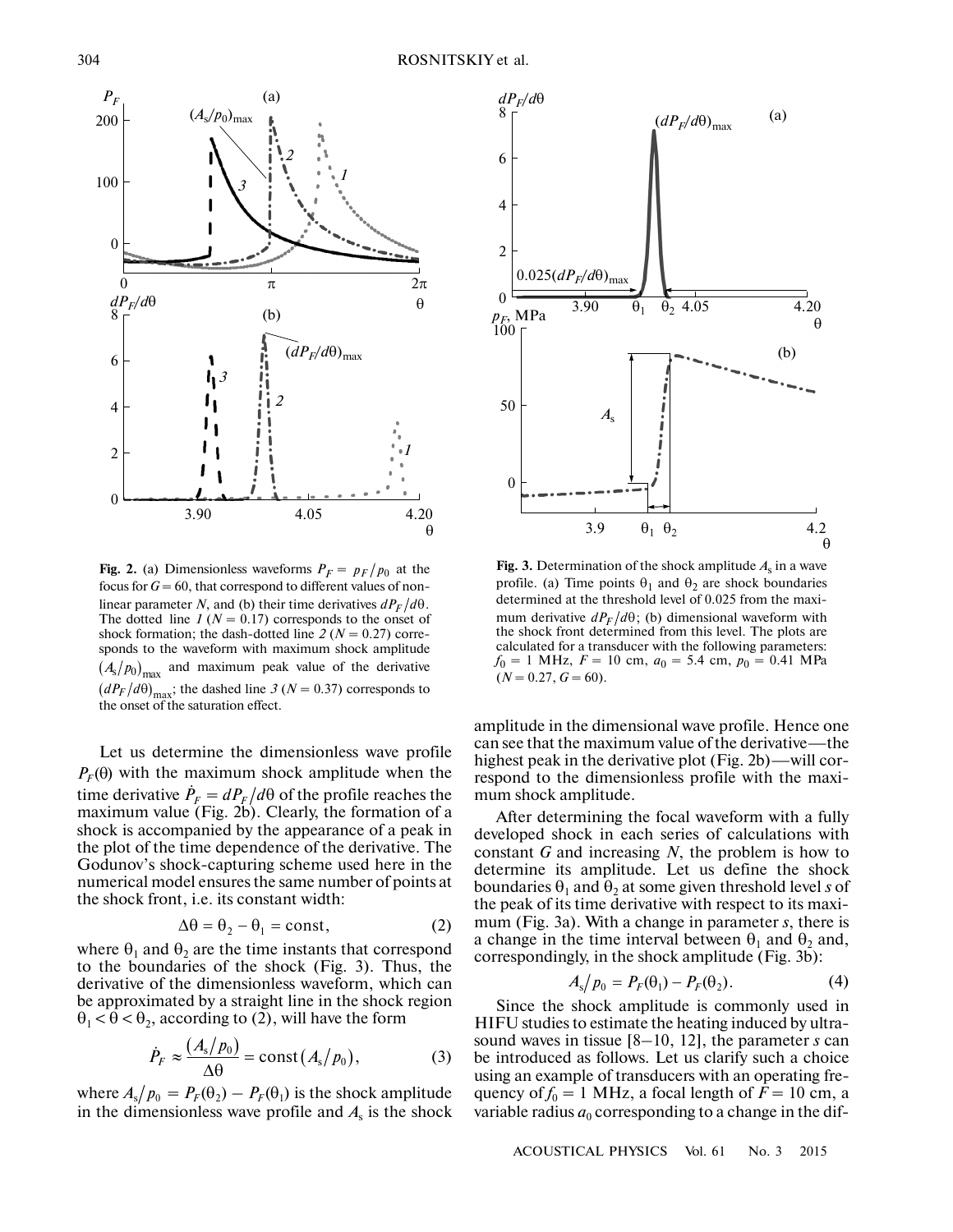

**Fig. 4.** Dependencies of heat emission *q* at the shock at the focus on the transducer angular aperture (numerically calculated numerically;  $s = 0.001, 0.025, 0.3$ —calculated from the shock amplitude using corresponding levels *s*). The plots are calculated for a transducer with the following parameters:  $f_0 = 1$  MHz,  $F = 10$  cm,  $a_0 = 2.2 - 6$  cm,  $G =$  $10 - 75$ .

fraction parameter in the range  $10 \le G \le 75$ , and amplitude  $p_0$  on the transducer surface corresponding to a change in the nonlinear parameter for each fixed G in the range  $0 \leq N \leq 1.5$ . Let us calculate the heat deposition *q* caused by wave energy absorption at the focus by two methods: using the weak shock theory and the shock amplitude [9, 10]:

$$
q = \frac{\varepsilon f_0 A_s^3}{6c_0^4 \rho_0^2},\tag{5}
$$

and by direct numerical modeling [8, 10]. Figure 4 shows the dependence of heat deposition versus angu lar aperture  $F_{\text{number}}$  calculated either numerically or from the shock amplitude determined at different lev els *s*: *s* = 0.001, 0.025, 0.3. As one can see, for *s* = 0.3, the values of the shock amplitude and heat deposition are underestimated in comparison to direct calcula tions; for *s* = 0.001, they are overestimated. For  $s = 0.025$ , the best correspondence of the analytic estimate (5) and direct numerical simulations was observed. This threshold value was used further in this study when determining the shock amplitude in the wave profile.

Using the proposed method, the values of nonlin earity  $N_{\text{dev}}(G)$  were obtained, which correspond to fully developed shocks in focal waveforms of the beams with different values of diffraction parameter *G*, and the amplitudes of these shocks  $A_{\mathrm{s}}/p_0$  were determined in the form of some function  $\psi(\hat{G})$ :<br> $A_{\rm s}/p_0 = \psi(G)$ .

$$
A_{\rm s}/p_0=\psi(G). \tag{6}
$$

Knowing function  $\psi$ , one can easily show that amplitude *A*s of a fully developed shock at the focus is deter mined by two dimensionless transducer parameters: its aperture measured in ultrasound wavelengths  $ka<sub>0</sub>$ , and angular aperture determined by the  $F_{\text{number}}$ . Indeed,

ACOUSTICAL PHYSICS Vol. 61 No. 3 2015



**Fig. 5.** Dependencies of the parameters of the focal wave form with a fully developed shock  $(A_s, p_+$ , and  $p_-$ ) on angular aperture of transducer for different values of parameter  $ka_0 = 126$ , 147, 168, 188. For angular aperture , the shock amplitude values lie within a range of  $A_s = 74 - 78$  MPa.  $F_{\text{number}} = 1$ 

from the definition of parameters  $N$ ,  $G$ , and  $F$ <sub>number</sub>, it follows that

$$
N = \frac{F 2\pi f_0 \varepsilon p_0}{c_0^3 \rho_0} \Rightarrow p_0 = \frac{c_0^2 \rho_0 N}{2\varepsilon F_{\text{number}} k a_0},\tag{7}
$$

$$
G = \frac{\pi f_0 a_0^2}{c_0 F} = \frac{k a_0}{4 F_{\text{number}}}.
$$
 (8)

Then, for the shock amplitude  $A_s$ , using (6), we can write

$$
A_{\rm s} = (A_{\rm s}/p_0) \, p_0 = (A_{\rm s}/p_0) \frac{c_0^2 \rho_0 N}{2 \epsilon F_{\rm number} k a_0}.\tag{9}
$$

Substituting the expression for  $A_s/p_0$  (6) and expression (8) for parameter  $G$  in (9), we obtain the dependence of the amplitude of the developed shock  $A_s$  for different values of the transducer parameters  $ka_0$  and

$$
F_{\rm number} \colon
$$

$$
A_{\rm s} = \psi \left( \frac{1}{4} \frac{k a_0}{F_{\rm number}} \right) \frac{c_0^2 \rho_0}{2 \epsilon F_{\rm number} k a_0} N_{\rm dev} \left( \frac{1}{4} \frac{k a_0}{F_{\rm number}} \right). \tag{10}
$$

Other parameters of the shock wave profile are determined in a similar way: the peak positive pres sure  $p_{+}$  (maximum pressure in the focal waveform)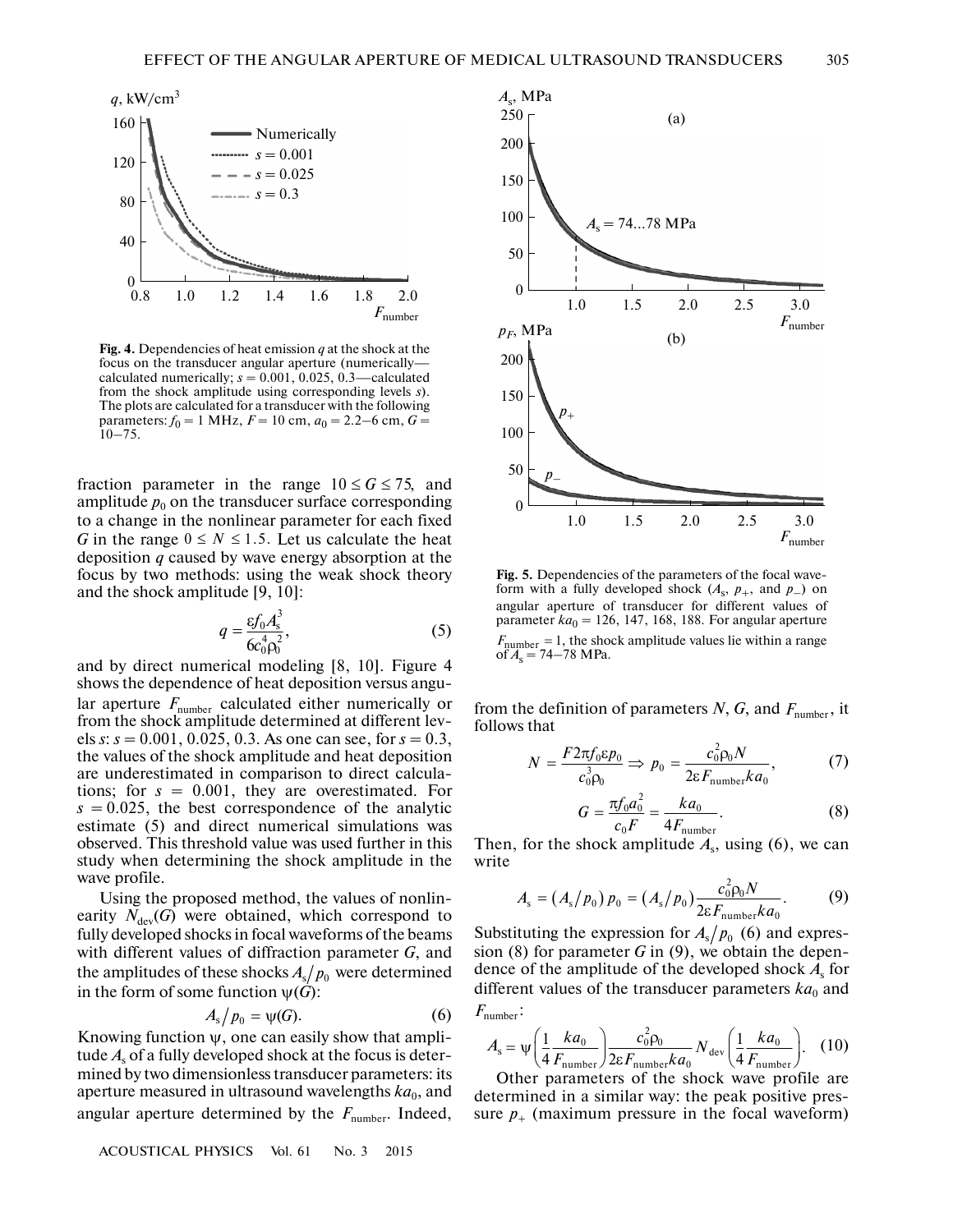

**Fig. 6.** Dependence of correction index to concentration coefficient for peak positive  $K_{p_+}$  and negative  $K_{p_-}$  pressures on dimensionless nonlinear parameter *N*.  $\hat{N}^* = 0.2$ is the nonlinear parameter corresponding to the maxi mum value  $K_{p_+}$ ,  $N_{\text{dev}}$  is fully developed shock. For the example, the following transducer parameters were used:  $f_0 = 1$  MHz,  $F = 10$  cm,  $a_0 = 5.4$  cm,  $G = 60$ .

and the peak negative pressure  $p_{-}$  (absolute value of minimum pressure in the focal waveform).

### RESULTS

Figure 5 shows the dependence of the shock amplitude  $A_s$  and the peak pressures  $p_+$  and  $p_-$  on the angular aperture  $F_{\text{number}}$  for different values of parameter  $ka_0 = 126$ , 147, 168, 188 that are typical for HIFU, e.g., transducers with 1 MHz frequency and radii of  $a_0 = 3$ , 3.5, 4, 4.5 cm. Clearly, the curves obtained for different  $ka_0$  values are virtually indistinguishable. Since the parameters of waveforms with a fully developed shock depend only on the two param eters,  $ka_0$  and  $F_{\text{number}}$  (10), angular aperture  $F_{\text{number}}$  is indeed the main parameter that determines the parameters of the wave profile with a developed shock at the focus. With increasing  $F_{\text{number}}$ , i.e., with decreasing focusing angle, the shock amplitude decreases, which fully corresponds to the qualitative ideas given in the Introduction. Note especially the case of  $F_{\text{number}} = 1$ and corresponding shock amplitude of about 80 MPa (Fig. 3b). This value is characteristic for transducers and focal waveforms used in histotripsy [7]. The plots in Fig. 5 make it possible to determine the parameters of a transducer that would generate focal waveforms with given values of the shock amplitude and peak pressures. The obtained quantitative data can be used for developing transducers for various specific HIFU applications. *F*number

Now let us consider how the value of  $N_{\text{dev}}(G)$  is related to previously known changes in the HIFU beam parameters, which manifest themselves with increase of nonlinear effects. One of the most impor-



**Fig. 7.** Saturation curves for the shock amplitude  $A_s$ , peak positive  $p_+$ , and peak negative  $p_-$  pressures. The plots are calculated for a transducer with the following parameters:  $f_0 = 1$  MHz,  $F = 10$  cm,  $a_0 = 5.4$  cm,  $G = 60$ .

tant characteristics of focusing systems is the con centration coefficient, i.e., the ratio of the value of a certain acoustic parameter of the field at the focus to the corresponding value at the transducer surface. In case of a linear harmonic wave focusing, in the KZK model, the concentration coefficient for the pressure amplitude is equal to the diffraction parameter  $G =$  $\pi f_0 a_0^2 / c_0 F = k a_0 / 4F_{\text{number}}$ . For nonlinear focusing, it is convenient to consider correction indices to the concentration coefficients of the field at the focus:  $K = G_{\text{nonlin}}/G_{\text{lin}}$  [8]. Here  $G_{\text{lin}}$  and  $G_{\text{nonlin}}$  are the linear and nonlinear concentration coefficients for different waveform parameters. For the peak positive and nega tive pressures, the correction indices will obviously be  $K_{p_{+}} = p_{\pm}/p_{0}G$ . Figure 6 shows an example of the dependence of correction indices  $K_{p_+}$  and  $K_{p_-}$  for the peak pressures on dimensionless nonlinear parame ter *N* for transducer operating at 1 MHz frequency,  $F = 10$  cm,  $a_0 = 5.4$  cm, and  $G = 60$ . Clearly, the nonlinearity parameter, which corresponds to a fully developed shock  $N_{\text{dev}}(G = 60) = 0.27$ , is 35% higher than the parameter corresponding to the maximum of the correction index  $K_{p_+}$  for the peak positive pressure  $N^* = 0.2$ , for which the shock front at the focus only begins to form [8]. Figure 7 shows the dependencies of the shock amplitude  $A_s$ , the peak positive  $p_+$ , and peak negative *p*– pressures on the pressure amplitude at the transducer (parameter *N*). It is interesting that for the profile with fully developed shock,  $N_{\text{dev}} = 0.27$ , the peak positive pressure  $p_+$  and the shock amplitude  $A_s$ are equal; i.e., in practice, such a profile can be deter mined when the lower pressure value of the shock hits a zero level. It is also clear that the point  $N_{\text{dev}}$  is close to the inflection point on the saturation curve  $A_p$ ; i.e., it encloses an area of the rapid growth of the shock amplitude. With further increase in *N*, saturation of